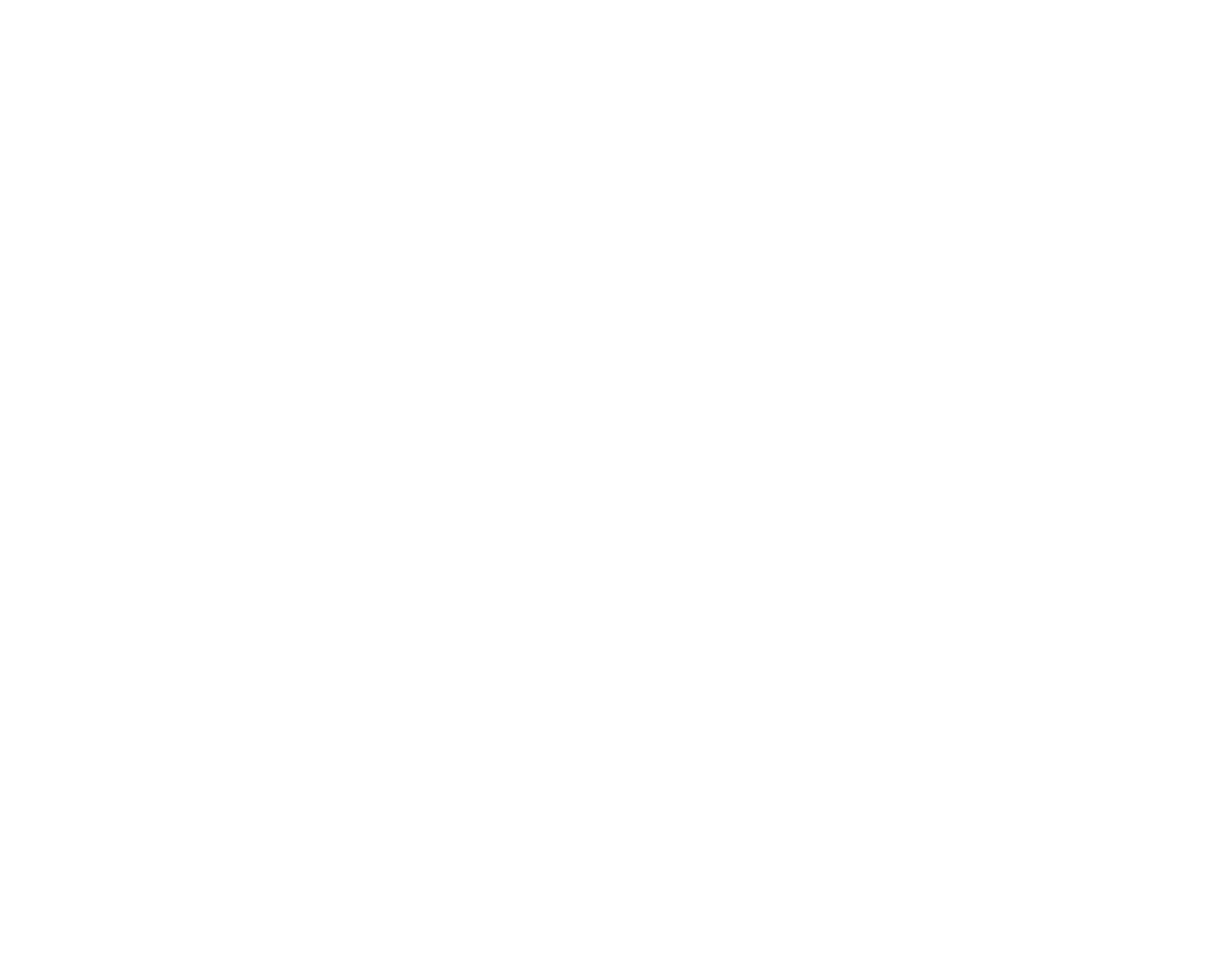- *Start with the Soil: The Organic Gardener's Guide to Improving Soil for Higher Yields, More Beautiful Flowers, and a Healthy, Easy-Care Garden,*  by Grace Gershuny. Emmaus, PA: Rodale Press, 1997.
- *Teaching Organic Farming and Gardening: Resources for Instructors*, edited by Martha Brown, Jan Perez, and Albie Miles. Santa Cruz, CA: CASFS, 2015. Available for free download from *casfs.ucsc.edu/about/publications*.
- *The Soul of Soil: A Soil-Building Guide for Master Gardeners and Farmers,*  by Joe Smillie and Grace Gershuny. White River Junction, VT: Chelsea Green Publishing, 1999.

The Center produces a variety of publications, including a series of free 2- to 6-page *"***For the Gardener"** handouts on organic gardening topics, and a series of organic Grower Guides for specialty crop growers. Many of our publications are available free at *casfs.ucsc.edu/about/publications,* or by calling 831.459-3240 or emailing casfs@ucsc.edu.

The CASFS YouTube channel includes a variety of instructional videos on farming and gardening techniques, and information on teaching organic farming and gardening. See

#### **Agroecology and the Sustainable Food and Agriculture Movement**

- *Agroecology: Ecological Processes in Sustainable Agriculture, 3rd edition.* by Stephen R. Gliessman. Boca Raton, FL: CRC, 2014.
- *Cultivating Food Justice: Race, Class, and Sustainability, by Alison Hope Alkon.* Boston, MA: MIT Press, 2011.
- *Food Justice,* by Robert Gottlieb and Anupama Joshi. Boston, MA: MIT Press, 2010.
- *Stuffed and Starved: Markets, Power, and the Hidden Battle for the World Food Systems,* by Raj Patel. Portobello Books Ltd. 2012.
- *The Farm as Natural Habitat: Reconnecting Food Systems with Ecosystems,*  edited by Dana L. Jackson and Laura L. Jackson. Covelo: Island Press, 2002.
- *Together at the Table: Sustainability and Sustenance in the American Agrifood System*, by Patricia Allen. University Park, PA: Penn State University Press, 2004.

*Welcome to the UCSC Farm.* Whether you came to learn about the farming and gardening techniques practiced here or simply because the Farm caught your interest, we hope to share with you the history, purpose, and beauty of this unique campus and community resource.

### *Farm History*

The Farm's garden beds, orchards, and row crops cover 30 acres of former grasslands that were part of the original Cowell Ranch. UC Santa Cruz students working with English master gardener Alan Chadwick founded the Farm in 1971 as an outgrowth of the Student Garden Project (now the Alan Chadwick Garden, located on upper campus). Chadwick began the Student Garden in 1967; there he developed "French intensive" organic gardening techniques that have since been widely adopted by both home gardeners and commercial growers.

French intensive refers to methods such as spacing plants close together in well-fertilized raised beds, a practice used by 19th century French market gardeners to maximize yields from small plots of land. In the UCSC Student Garden, Chadwick combined these methods with organic practices such as recycling garden nutrients through composting, building soil with organic fertilizers, and encouraging biological pest control in the garden by growing a diversity of plants. The Farm was created as an experiment in translating these and other organic management techniques from a garden to a larger-scale setting.

Today both the UCSC Farm and the Alan Chadwick Garden are part of UCSC's Center for Agroecology & Sustainable Food Systems (the Center, or CASFS). Through teaching, research, and community outreach efforts, members of the Center work toward developing and advancing sustainable food and agriculture systems. Such systems promote agricultural practices that conserve resources and maintain soil fertility; control pests with biological and ecological measures; provide socially just conditions for farmers and farm workers working at many scales; and provide equitable access to food.

## *The Need for Agricultural Alternatives*

The current conventional agriculture and food systems are extraordinari-ly productive, but in the long run may not be sustainable. They have created tremendous pressure on natural resources and surrounding natural habitats, as well as compromising the health of rural communities, the food security of economically disadvantaged citizens, and the well being of many of those who grow and harvest our food.

The diversity of plants you see at the Farm has been produced using organic management techniques (sometimes called "alternative agriculture"). Both the Farm and the Chadwick Garden are inspected each year by the California Certified Organic Farmers (CCOF, an independent certification group) to ensure that our practices adhere to rules established by the U.S. Department of Agriculture's National Organic Program.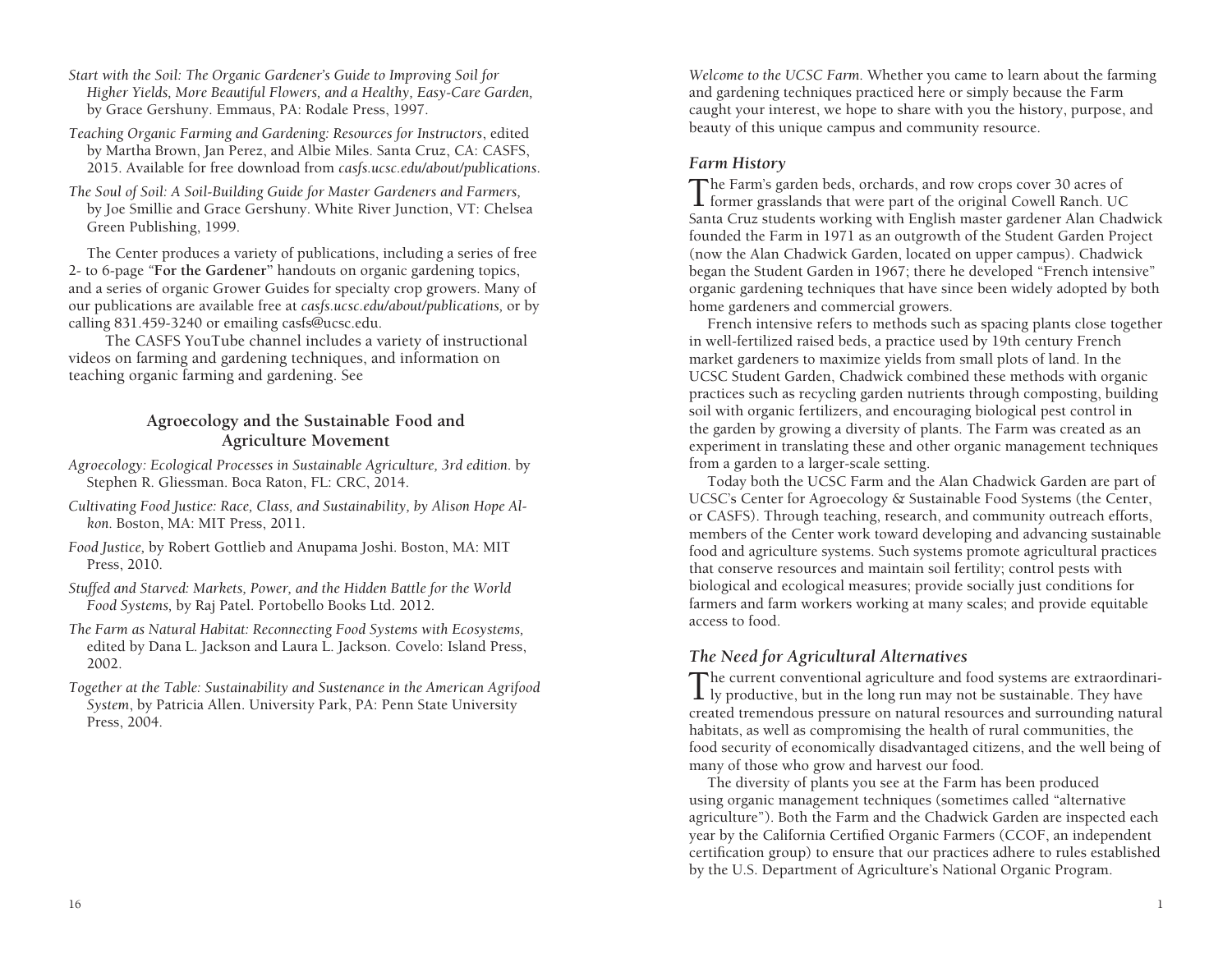## *A Place for Learning*

The UCSC Farm is a unique site for developing and demonstrating sustainable practices and agroecological principles that maintain soil fertility and crop yields while protecting natural resources. UCSC faculty and students use the Farm as an outdoor classroom for undergraduate courses and research projects. Children, high school students, and their teachers also use the Farm through the Life Lab program's tours, camps, teacher training workshops, and the "Food, What?!" program (*see page 3*). Public gardening workshops, community events, and group tours hosted by the Center and the Friends of the UCSC Farm & Garden take place at the Farm throughout the year.

From April through October, the Farm is also home to students from around the world who come here to learn organic farming and gardening skills through the six-month, full-time Apprenticeship training program. Many Apprenticeship program graduates go on to run their own farms, and to teach what they've learned to others through community development and school-based programs.

Visitors like you are an important part of our efforts to share information on the Center's work. We hope you enjoy your time here.

### *A Few Guidelines While You Walk*

- Please stay on the paths. Vegetable and flower beds are carefully cultivated to provide proper aeration and drainage for plants – stepping on the beds compacts the soil. You are welcome to walk through the greenhouses, but please don't handle any of the plants or equipment and make sure to leave the doors as you found them.
- Please don't harvest anything. Sales of the vegetables, fruit and flowers grown here support our education programs and the facilities. Information on produce and flower sales is available on page 15 of this guide.
- You need not confine your visit to the tour stops. Feel free to wander where your interests lead you, except for residential areas (the tent cabins and Farm Center), the Agroecology Laboratory and Soil Laboratory, and the equipment barns. These areas are closed to visitors unless other arrangements have been made.
- The tour is approximately one half-mile long, and portions of it can be damp in the winter and spring, or when we are irrigating – be prepared to get your shoes muddy during those times. Comfortable walking shoes will make your visit more enjoyable.
- A public restroom is located on the south (ocean-facing) side of the Louise Cain Gatehouse, the wood and stone structure just inside the Farm's front wooden gate (to your left as you enter the Farm).
- More information about the Center and upcoming events is available at the CASFS Farm office, open Monday–Friday, 9 am–5 pm, or by contacting us at 831.459-3240 or casfs@ucsc.edu. You can also visit our website for information, *casfs.ucsc.edu.*

### *Community Supported Agriculture (CSA) & Market Cart*

You can also support the Center by becoming a CSA member or shopping at our twice-weekly Market Cart. Our CSA project offers members a diverse supply of freshly harvested organic fruits and vegetables, balanced between berries, apples, pears, leafy greens, root crops, fresh herbs and summer veggies (tomatoes, corn, peppers, cucumbers, zucchini, etc.). Pick-up days for the CSA are Tuesday and Fridays.

On Tuesdays and Fridays from noon–6 pm you can also purchase organic produce and flowers from our Market Cart stand at the corner of Bay and High Streets at the base of the UCSC campus. The Market Cart runs from early June through October. More information on the CSA and Market Cart is available at *http://casfs.ucsc.edu* (see the *Community* link), or contact us at casfs@ucsc.edu, 831.459-3240.

### *The Apprenticeship in Ecological Horticulture*

The Farm & Garden Apprenticeship, a six-month training program in organic farming and gardening, is offered by the Center each year and runs from mid April to mid October. Find details and an application at *casfs.ucsc.edu* (see the *Apprenticeship / Training* link), send email to casfs@ ucsc.edu, or call 831.459-3240.

## *The Friends of the UCSC Farm & Garden*

The *Friends of the UCSC Farm & Garden* support the Farm & Garden facilities and the Apprenticeship program with funds and volunteer energy. Working with the Center, the Friends also organize a year-round calendar of public gardening workshops and other community events. Learn more about our community support group and how you can become a member at *casfs.ucsc.edu* (see the *Community* link), or contact us at casfs@ucsc.edu, 831.459-3240.

# *Recommended Reading*

## **Gardening and Pest Control Techniques**

- *Golden Gate Gardening: The Complete Guide to Year-Round Food Gardening in the San Francisco Bay Area and Coastal California,* by Pam Peirce. Seattle, WA: Sasquatch Books, 2010. An excellent regional guide for those gardening in or near the "fog zone."
- *How to Grow More Vegetables Than You Ever Thought Possible on Less Land Than You Can Imagine, Eighth Edition,* by John Jeavons. Berkeley, CA: Ten Speed Press, 2012. Describes the double-digging technique and other practices used at the UCSC Farm & Garden.
- *Pests of the Garden and Small Farm: A Grower's Guide to Using Less Pesticide,* by Mary Louise Flint. Oakland, CA: University of California, Division of Agriculture and Natural Resources, 1999. Publication #3332.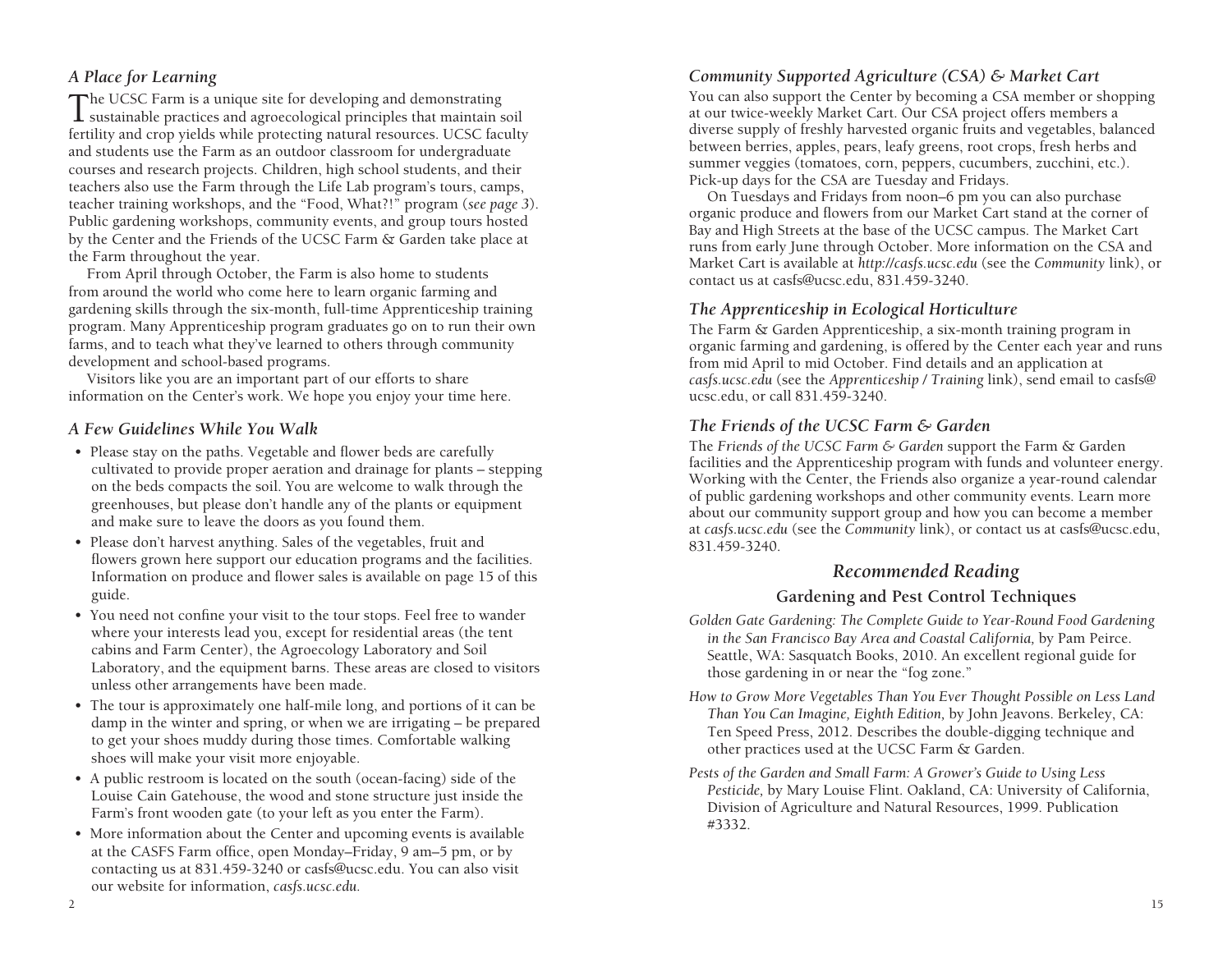### *About the Cowell Ranch Hay Barn*

Built in the late 1860s when this land was part of the Cowell Ranch, the historic Hay Barn was completely deconstructed and rebuilt between 2013–2016. The Barn was once part of the resource extractive industry performed here, with timber and limestone removed from the local landscape and transformed into lumber and lime for construction. This activity was fueled by animal power, and the Hay Barn helped to store hay and manage livestock. The renovated Hay Barn now serves as administrative quarters for the Center, an event space, and a site for information on various South Campus programs.

#### *Learn More about Our Work*

You can learn more about the Center's research, education, and public service activities, upcoming events, Apprenticeship course, and other information at our website: *casfs.ucsc.edu.* You can also follow us on Facebook – type in Center for Agroecology and Sustainable Food Systems, and on Instagram – .

For additional questions, contact us at –

CASFS, UC Santa Cruz 1156 High St. Santa Cruz, CA 95064 831.459-3240, casfs@ucsc.edu, *casfs.ucsc.edu*

Feel free to keep this guide or recycle it by placing it back in the dispenser box. We welcome donations to help cover printing costs and support our public education activities. Donations may be placed in the "iron ranger" just inside the entrance gate near the Louise Cain Gatehouse.

#### *Become a Partner*

 Whether you've enjoyed a visit to the UCSC Farm or Chadwick Garden, purchased plants at our plant sales, taken one of our gardening classes, or shopped at our Market Cart, you've benefited from the programs of the Center for Agroecology & Sustainable Food Systems (CASFS or the Center) and the Friends of the UCSC Farm & Garden.

You can help us continue our history of high quality Apprenticeship training, education, research, and public service. These efforts enrich both the community and UCSC's core mission of providing a comprehensive, interdisciplinary education for undergraduate and graduate students.

We invite you to be an ongoing partner with us in this vital regional, national and international resource. Your support is particularly important during this time of reduced public funding. Please make a tax-deductible gift today to fortify these critical programs and to partner with us to maintain their excellence in the future. Donate online easily and securely at *casfs.ucsc.edu/Support*, or you are welcome to send a check to the Center (*see address, above*) made out to the UCSC Foundation (attention: CASFS Program support).

## **Louise Cain Gatehouse**

To the left of the visitor's entrance is the Louise Cain Gatehouse, which serves as a classroom and meeting space. The Gatehouse, a reconstruction of the Farm's first building, is named in honor of Louise Cain, a long-time champion of the Farm and the Apprenticeship, and a founding member of the *Friends of the UCSC Farm & Garden*. The Friends raise funds, help plan and staff public education events, and promote organic gardening and farming in the community. Read more about our community support group on page 15.

# **Hay Barn & Quarry Fields**

Beyond the fence near the Gatehouse lie 2.5 acres of cropland dubbed the Hay Barn field. This field was added to the Farm's original 25 acres in the fall of 2012, along with the 3 acre Quarry Field, which borders Hagar Drive. These fields are used for teaching, research, and growing crops for the campus cafeterias.

*The path next to the Gatehouse leads to the Life Lab Garden Classroom.*

## **Life Lab, the Garden Classroom, & FoodWhat?!**

The Life Lab Garden Classroom opened in 2002 and serves as a model school garden and learning center for teachers and students. It was created by Life Lab, a non-profit organization and Center affiliate founded in 1979. Life Lab develops and promotes garden-based science curricula and nutrition education efforts for students from pre-school through high school. Life Lab programs use the gardens, farm fields, orchards, and the outdoor kitchen as "living laboratories" where students learn hands-on lessons on topics ranging from basic botany, soil structure, and the importance of pollinators, to the connection between their food choices and their health.

The Garden Classroom hosts a year-round schedule of school tours, day camps, teacher training workshops, youth programs, and community events. Here you can explore compost piles and worm composting in the "Rot Zone," view bees at work at the observation hive, follow the "track trail," and visit the plant petting zoo. UCSC student interns developed many of the garden's features and activities, and serve as school tour guides.

The non-profit "Food, What?!" program serves high school students through internships, summer jobs, and community events. Staff members partner with local teens to grow, cook, eat and distribute healthy, organic food to the community. Along with learning how to grow crops, "Food, What?!" students develop critical life, leadership, and job skills through this award-winning program.

For more information on Garden Classroom programs, teacher trainings, and Life Lab publications, or to schedule a school tour, see *www. lifelab.org*, call 831.459-2001, or drop by their office in the trailer near the garden. For more information on "Food, What?!" see *www.foodwhat.org*.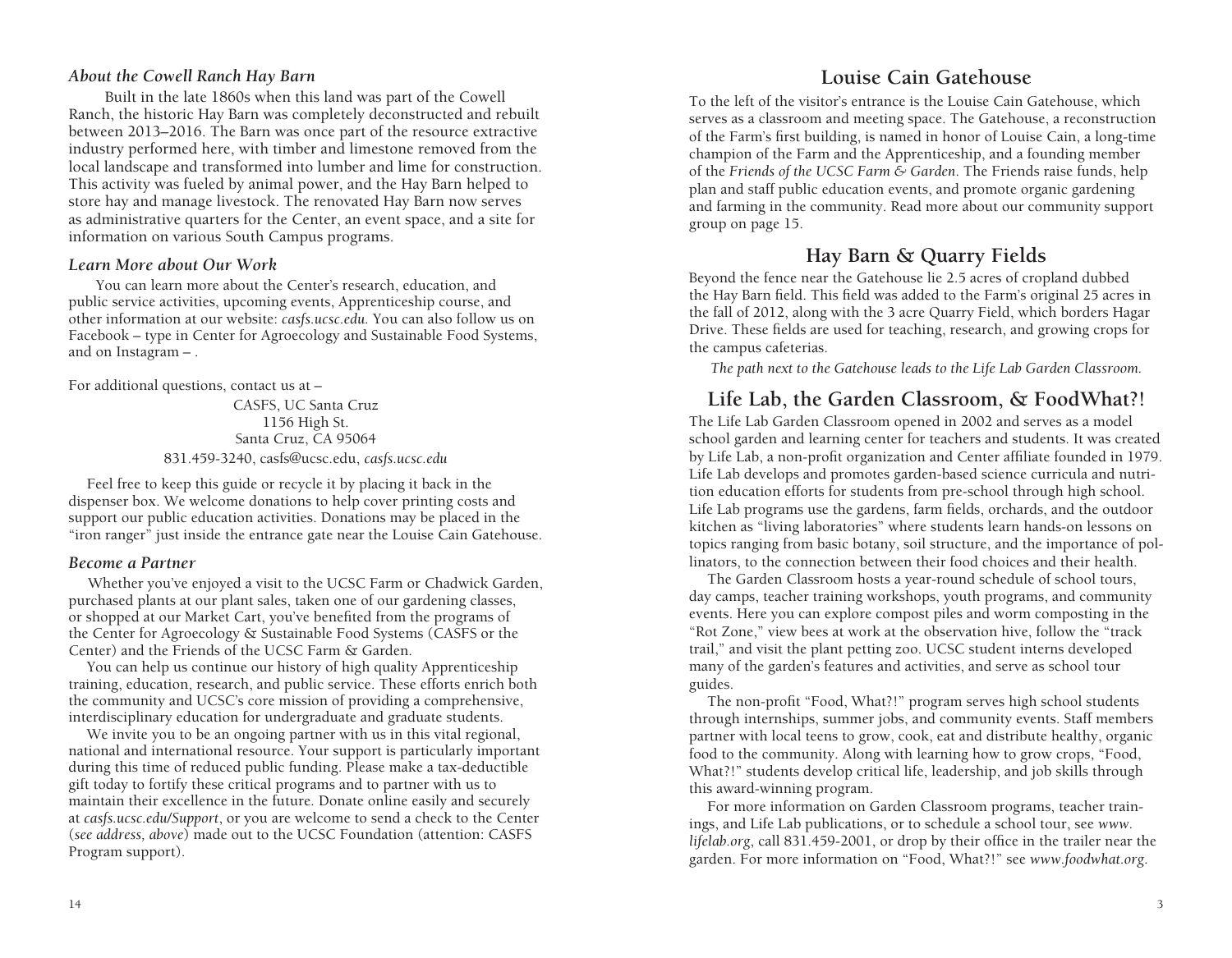*Retrace your steps to the main path and continue past the Life Lab/CASFS office trailer to the solar greenhouses; turn left to reach the greenhouse entrances.*

## **Solar Greenhouses**

Many of the Farm's seedlings are raised here, where the warmth promotes germination and development. Once they are more mature, most seedlings are moved to outdoor tables where they can adjust to outdoor conditions (a process called "hardening off") before being planted in the gardens and fields.

These greenhouses use a passive solar energy system, capturing sunlight for heating rather than using gas or electricity (some power is used to open and close the automatic vents and run fans). Farm staff and apprentices monitor temperatures inside the greenhouses each day. To prevent plants from overheating in warm months they spray the inside of the greenhouse with water or place shade cloth over the plants. Vents also promote air flow as cool air enters through the lower vents and exits through the upper vents, creating circulation even when the greenhouse doors are closed.

Unlike most commercial greenhouse operations that rely on synthetic chemical pesticides and fertilizers, Farm staff use organic techniques such as "sticky traps" to control whiteflies and other pests, and compost "tea" or fish emulsion to promote seedling growth.

Feel free to step inside for a closer look; please leave doors and vents the way you find them, and do not disturb the plants and plant labels.

*The tour continues up the path to the wooden lath house.*

## **Lath House**

This lattice-sided shed provides a dry, shaded space for mixing potting soil, sowing seeds, and transplanting seedlings. Bins along the floor of the east wall hold compost, soil, sand, and other ingredients used in a variety of potting soil recipes designed for specific seed and plant diets.

Most conventionally produced seedlings are grown in sterilized potting soils. Here we use "living" soil media of renewable ingredients that don't rely on extractive industries, such as peat mining. These ingredients include compost, leaf mold, sand, coir fiber (made from coconut husks), grape seed, and garden soil. Seedlings are also periodically watered with fish emulsion and kelp solutions for additional fertility.

*After you visit the lath house, continue up the path; the Agroecology Laboratory is on your left.*



*© Cathy Genetti Reinhard*

Wooden flat used for seed sowing

(Please note that the tent cabins are not open to the public.)

*The tour continues to the CSA Barn and CSA Garden. If you'd like to see the orchards and the kiwi plantings, follow the path west between the row crops (see map) and rejoin the tour here later.* 

*To see the CSA Barn and Garden, continue east to the main road and turn left. Walk past the persimmons and small pond to the historic barn and adjacent garden on the right side of the road.*

# **Community Supported Agriculture – CSA Pick Up Site and CSA Garden**

Community Supported Agriculture (CSA) is a unique partnership between farmers and consumers. In a CSA project, consumers buy a share of the farm's annual production and receive a weekly box of fresh produce. By paying for their shares up front, CSA project members give the grower a guaranteed market and capital to start the season. The CSA partnership provides more than fresh produce to its members *–* shareholders also learn about seasonal eating, local food systems, and what it's like to run a small farm operation. By connecting consumers directly with farms, the CSA movement raises awareness of the important role farms and farmers play and helps keep small-scale growers in business.

Our CSA draws many shareholders from the campus community. CSA members pick up their produce in the small building next to this historic barn, built in the early 1900s as part of the original Cowell Ranch operation. Adjacent to the barn is a cutting garden where shareholders can harvest flowers and herbs to supplement their weekly box of produce. If you're interested in learning more about the Center's CSA project, call 831.459-3240 or send email to farmcsa@ucsc.edu.

*Retrace your steps down the road toward the entrance gate. The Farm Center is the two-story wooden building on your left.*

# **Farm Center**

Students helped design and build the Farm Center in 1974 as part of a class project. The building serves as a meeting place, kitchen, and dining hall for apprentices and staff.

This concludes the Farm's self-guided tour. If you haven't yet seen the Alan Chadwick Garden, located on upper campus between Merrill and Stevenson Colleges, we encourage you to visit. The Chadwick Garden features an array of vegetable and landscape plantings, and more than 150 varieties of apple and other fruit trees tailored for home garden planting. There's also an extensive collection of citrus, roses, and California native plants. Parking is available in the Stevenson College lots, across the street from the Chadwick Garden.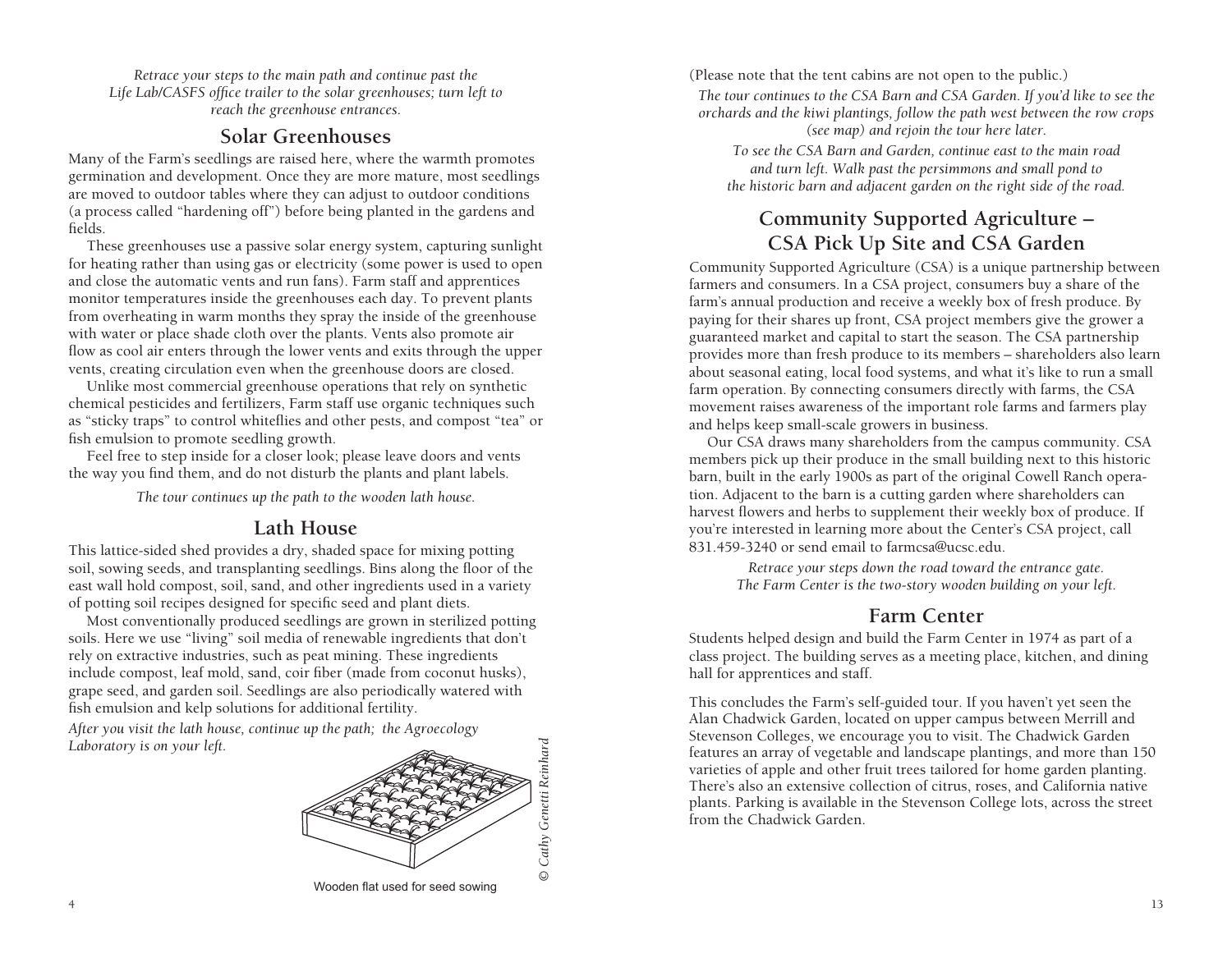particle size and structure, for crop growth. Studies conducted on the Farm examine the effect of various cover crop types and strategies.

*Variety Trials –* One way to limit pesticide inputs is to identify crop varieties that are naturally resistant to pest damage. Center members conduct variety trials to pinpoint those crops that perform best in systems in which no synthetic pesticides or fertilizers are used, that do well in the Central Coast climate, and that appeal to consumers.

*To reach the apple orchards, continue north along the dirt road between the row crops and the hedgerow.*

# **Apple Varieties**

Local farmers and gardeners are always looking for disease- and pestresistant fruit and vegetable varieties that will perform well in the Monterey Bay region. Here, Farm staff members are working to identify apple varieties well suited to local conditions. The oldest trees were planted in 1972; since 1990, new varieties have been added to the collection by grafting scions onto existing rootstock. Current favorites include Jonagold, Gala, and Fuji (for fresh eating); Mutsu (good fresh and for cooking); and Newtown Pippin (a late-ripening good keeper, great for cooking).

Beginning in 2002, staff began expanding the orchard (younger trees are to the east). New plantings include the varieties Valstar, Honeycrisp, Molly's Delicious, Hudson's Golden Gem, Chehalis, Ginger Gold, Jonagold DeCoster, Gale Gala, Auvil Fuji, and an unnamed Red Fuji. Half of the new trees are on dwarfing rootstock (M7 or M26) that will limit their height to about half the size of standard trees. This allows us to plant more trees per acre and makes pruning and harvesting easier. In the fall, Farm staff plant bell beans around the base of the trees to provide a nitrogen source.

Controlling codling moth damage in apples can be a challenge for organic growers. Left unchecked, codling moth larvae *–* the "worm" you sometimes find in your apple *–* can damage up to 80 percent of an apple crop in a season. Here, moth populations are monitored using traps baited with a synthetic copy of the pheromone, or "sex scent," that female moths emit to attract males. Once the weather is warm enough for the overwintered moths to hatch and begin mating, Farm staff use current weather data to determine the best date to apply granulosis virus, an organically acceptable control for codling moth larvae. In larger orchards, growers use a technique known as "male confusion," releasing large amounts of pheromone that mask the scent of female moths, making it difficult for males to locate a mate.

# **Tent Cabins**

To the northwest of the apple orchard you can see a set of nine wooden tent cabins. Built in 2010 with support from grants, foundations, and many generous donors, the tent cabins house participants in our annual sixmonth Apprenticeship training program in organic farming and gardening.

# **Agroecology Laboratory**

Classes based at the Farm use the laboratory for lectures and lab sessions. Across from the agroecology lab is the soil lab, where soil and root samples are processed for analysis. *(Reminder: The lab buildings are not open to visitors unless special arrangements have been made.)*

Surrounding the lab building is a border of California native plant species. Among them are black sage, California bush anemone, coast silk tassel, California flannel bush, pitcher sage, and Western sword fern. These plants require less water and are less vulnerable to pests and diseases than many of the non-native species often used in landscaping.

# **Social Issues Display**

Just outside the lab is a display board that discusses some of the food system's social issues. The Center conducts research and works with community groups on a variety of social issues related to food and agriculture, including labor movements, food system policies, school food systems, and meeting UCSC students' basic food needs.

*Continue up the path to the perennial border, which runs along the rose trellis to the right of the small wooden vegetable shed.*

# **Perennial Border**

This border of flowers and shrubs features perennials, plants that grow and flower year after year. Using a mix of perennials that bloom in different seasons, gardeners can create year-round displays of colors, scents, and textures that require minimal maintenance once they're established. The gardeners chose plants both for their aesthetic qualities of beauty, fragrance, and form, as well as their use as cut flowers (both fresh and dried).

As with most perennial plantings in this climate, much of the border's maintenance takes place in late winter, when plants are pruned and fertilized with compost.

*The path between the vegetable shed and the perennial border leads to the main garden.*

# **Main Farm Garden**

This hand-worked garden of vegetables, herbs, and flowers measures 200 by 350 feet with the beds oriented north-south for maximum sun exposure. The native soil is sandy loam with average fertility and drainage qualities.

Here in the garden, apprentices and students learn market garden production skills, including soil care, bed preparation, irrigation, and pest control, as they plant, care for, and harvest a wide variety of crops. Some of the gardening techniques used here include –

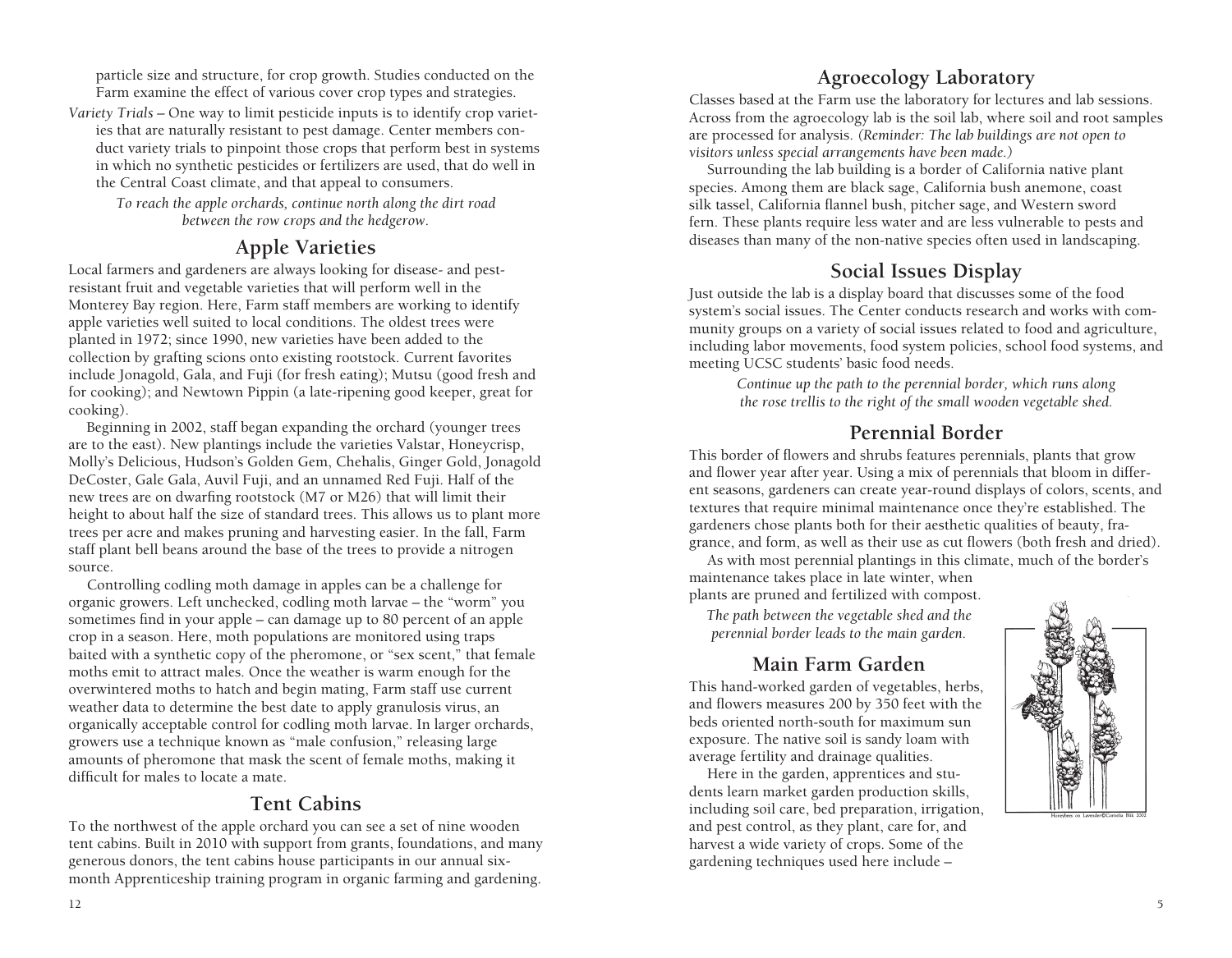*Double-dug Beds* – Compare the loose, aerated soil of the beds to the compacted soil of the paths. Reach down and feel a bed's light, crumbly soil texture. Gardeners created this plant-friendly environment by initially double digging the bed (see diagram at right) and adding compost that will nourish soil organisms and release nutrients throughout the growing season. Once beds have been double dug they can be maintained by "deep forking," loosening the top layer to the depth of a digging fork's tines and adding compost each year. We also plant a cover crop in the winter to protect the soil from erosion. This garden's system of permanent beds and paths produces abundant yields year after year.

*High-Density Planting* –The rich soil conditions created by double digging and adding compost can support a high density of plants. In many beds, seedlings are spaced so that the leaves of the mature plants will touch those of adjacent plants. The canopy they create reduces evaporation and inhibits weed growth.

*Intercropping* – Another way to increase yield in a limited space is to grow several different crops in the same bed. This planting strategy requires careful planning, so that all the plants' needs are met. For example, shadetolerant vegetables, such as lettuce and radishes, can be grown beneath trellised cucumbers or peas, which prefer full sun.

*Diverse Plantings* – In natural ecosystems, many different plants and animals live together, each with its own ecological "niche." This diversity helps maintain a balance of predators and prey, and inhibits the outbreak of pests and diseases. The garden mimics nature's diversity by including many different types of vegetables, fruits, flowers, and herbs. Many of these plants provide habitat for birds and beneficial insects – insects that prey on or parasitize plant pests. In contrast, large areas planted with only one type of crop, known as monocrops, can be a magnet for pests but often support fewer beneficial insects.

In the summer of 2010, staff and apprentices added a "high tunnel" to the garden. The greenhouse-like structure covers several garden beds and acts as a "season extender," making it possible to start crops earlier in the growing season and providing warmer conditions as the weather cools.

*The tour continues to compost row at the back of the garden.*

## **Compost Row**

You can think of the compost piles that border the garden as a combination recycling center/fertilizer factory. Inside the piles, bacteria, fungi, and insects are at work breaking down layers of weeds, cover crops, straw, and stable bedding (horse manure mixed with straw). Temperatures rise to as high as 160ºF within the piles as the bacteria and other organisms breathe and move around, generating heat that destroys harmful microorganisms and weed seeds. Farm apprentices speed the decomposition process by turning and watering the piles to keep them aerated and moist.

The end result of the composting process is a dark brown, earthy-smelling humus that looks like rich, crumbly soil. When added to the garden

Cover crops grow during the winter and are worked into the soil in the spring to decompose before edible crops are planted. Each year, Farm staff members also take a portion of the fields out of normal summer production (a practice known as fallowing) and plant a summer cover crop such as cereal rye, annual buckwheat, or sorghum-sudangrass in order to build soil organic matter and prevent loss of organic matter from a "dry fallow" in the summer sun. Preserving and protecting organic matter is a foundation of the farm's fertility management plan. Crops are also "rotated" from place to place in the fields so that the same crop isn't grown in the same area year after year. This practice of crop rotation helps limit pest and disease outbreaks.

Herbicides account for more than two-thirds of the chemical pesticides used in farming operations each year; controlling weeds without herbicides can be a challenge for organic growers. Here, timely, careful cultivation using various implements pulled behind a small tractor saves hours of hand hoeing. This type of weed control can be adapted to a variety of row crops. Drip irrigation also limits weed growth, and crop rotations are designed to help break cycles of perennial weed growth.

Beyond the fields and orchards grows a row of dark green trees. These are Monterey cypresses, planted to protect the row crops from wind damage. Windbreaks and other perennial plantings provide food, fuel, erosion control, and wildlife habitat – they play an important role in a diverse farm ecosystem.

## **Research on the Farm**

Portions of the Farm's fields, gardens, and orchards are used for research projects and agroecology class experiments. Over the years, Center researchers, UCSC faculty affiliates, cooperating scientists, and students have investigated a variety of topics, including –

- *Soil fertility and nutrient management* One of a farmer's biggest challenges is to maintain a balance of nutrients in the soil *–* providing enough so plants will thrive, but avoiding an excess that can pollute waterways and wells. Studies at the Farm have included research on the impacts of different types and levels of organic fertilizers and cover cropping systems on soil and crop nutrient levels and yields. Other research has monitored nutrient levels in rain and irrigation water as it moves through the cropping system to determine the amount of nutrients being leached from the soil.
- *Intercropping* Growing more than one type of crop in the same plot, or growing crop and non-crop plants together may limit pest problems and in some cases increase yield from each crop. Class experiments and other studies examine the differences between monocropped and intercropped plots to see whether intercropping might hold promise for growers interested in these systems.
- *Cover Crops and Crop Rotations* Cover crops can boost soil fertility, protect the soil from erosion, and improve soil conditions, such as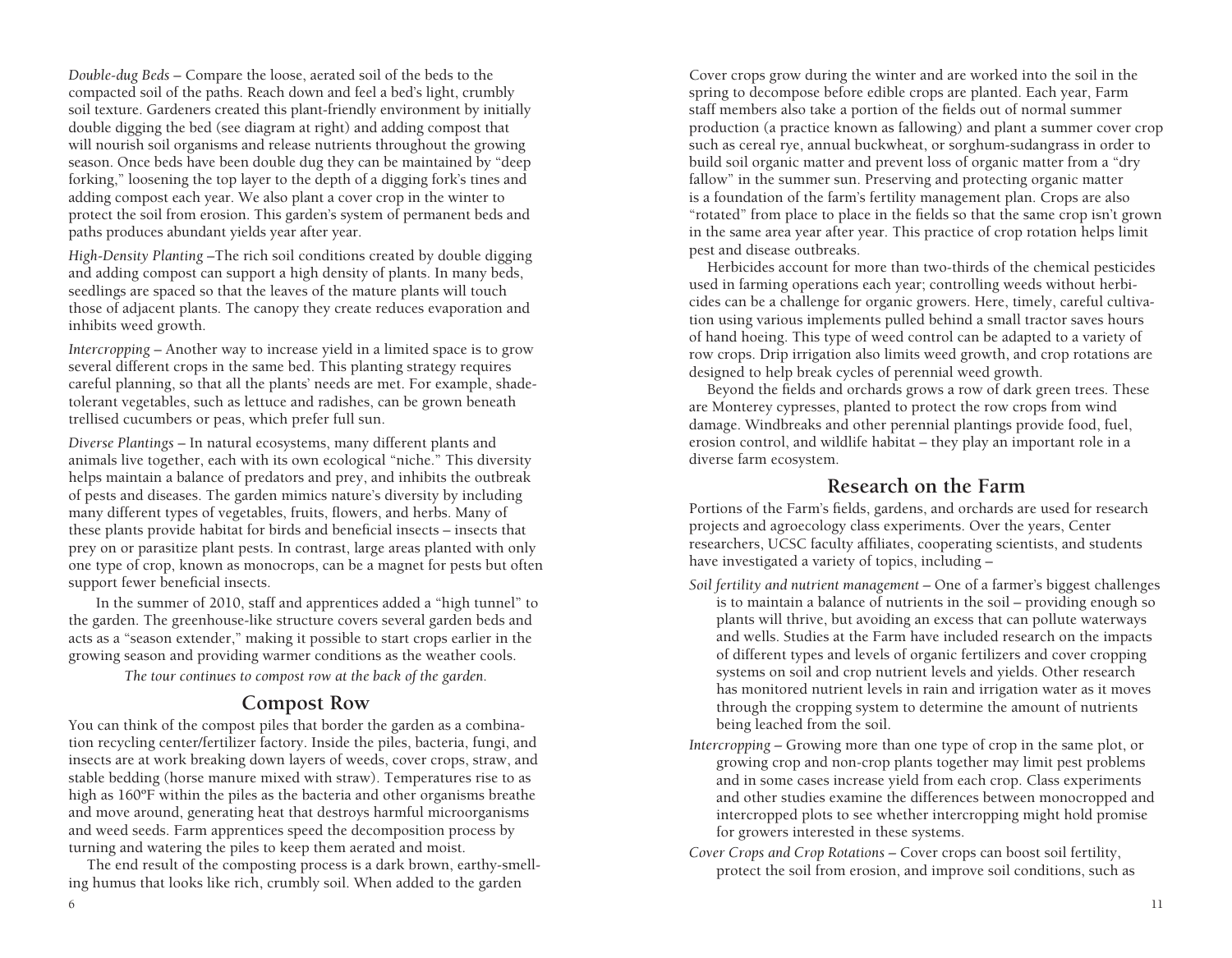beds, finished compost replenishes nutrients and organic matter removed when crops are harvested. Humus also improves soil structure and creates a spongy texture that helps hold moisture in the soil.

Bordering the compost piles on either side of the path are hedgerows of fruit trees, alder and locust trees, and various shrubs. These plants shelter the main garden from westerly winds and protect the compost from wind and sun. Through their roots, the hedgerow plants take up nutrients leached from the compost piles by the rain, and return these nutrients in the fall in the form of fallen leaves. The hedgerow's trees and shrubs also attract beneficial insects and pollinators.

> *To see the blueberry variety trial, turn left and walk to the end of the hedgerow and turn left at the next path. Continue to the blueberry plants ahead of you (on the right).*

# **Blueberry Variety Trial**

Farm staff worked with researchers from UC Cooperative Extension to establish this blueberry variety trial. The goal of this project is to develop recommendations for small-scale organic growers on which types of blue berries perform best under Central Coast growing conditions, and on the management techniques involved in growing and maintaining the plants.

Fifteen varieties of blueberries were planted in 2004. Of those, 'Southmoon', 'Jubilee', 'Jewel', and 'Millenia' have performed especially well, although staff note that keeping the soil acidity level high enough for blueberries to thrive – and protecting the plants from birds – can pose challenges. Prior to planting the trial, Farm staff amended the soil with sulfur to raise its acidity. Each year plants are mulched with wood chips and during the season vinegar is applied through the irrigation system to keep the soil's pH level (a measure of its acidity) at approximately 5.

*To see the row crops, walk back past the hedgerow and turn right.*

# **Field Crops**

The row crop fields and other fields and orchards surrounding this site supply our Community Supported Agriculture project (*see more on page 13*) along with the twice-weekly Market Cart and direct sales to campus cafeterias and restaurants. Many of the crops grown here are planted in a carefully timed sequence to provide successive harvests from early spring through late fall.

Depending on the time of your visit, crops may include broccoli, bush beans, salad greens, summer and winter squashes, corn, melons, onions, garlic, peppers, tomatoes and potatoes. Farm managers use a small tractor to prepare the fields and to plant and cultivate the row crops, supplemented by hand labor. This area of the Farm demonstrates the way organic practices can work on a scale larger than that of the hand-worked garden beds.

To maintain soil fertility and limit erosion from winter rains, cover crops such as bell beans, rye, and vetch are planted after the fall harvest.

#### *Making Double Dug (Raised) Beds*



*<sup>©</sup> Cathy Genetti Reinhard*